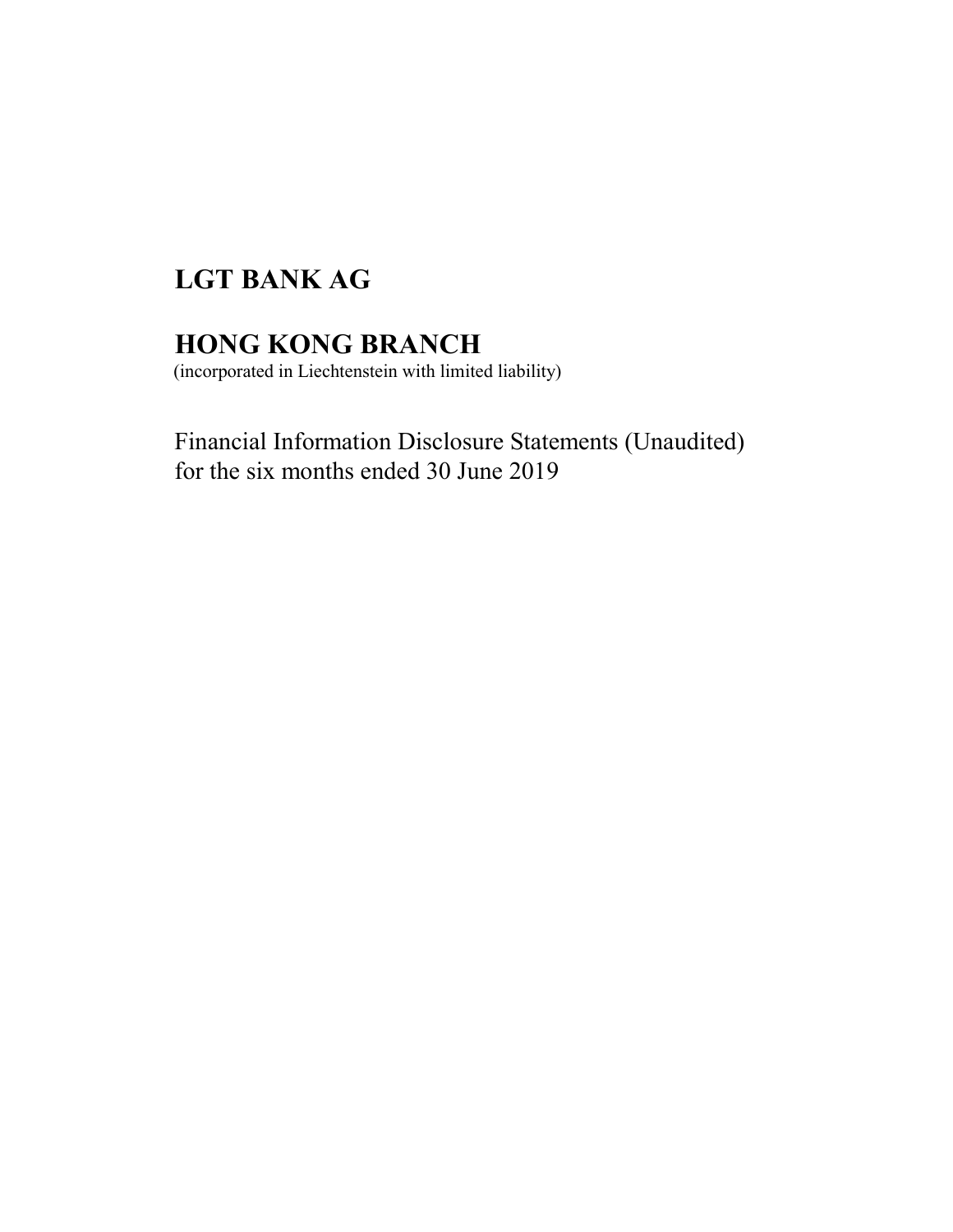## Section A : Branch Information

## I Income Statement Information

(in thousands of Hong Kong Dollars)

|                                                              |            | <b>Period ended</b> |            | Period ended |
|--------------------------------------------------------------|------------|---------------------|------------|--------------|
|                                                              |            | 30 Jun 2019         |            | 30 Jun 2018  |
|                                                              |            |                     |            |              |
| Interest income                                              |            | 608,603             |            | 430,050      |
| Interest expenses                                            |            | (444, 242)          |            | (280, 674)   |
| Other operating income                                       |            |                     |            |              |
| Gains less losses arising from trading in foreign currencies |            | 90,599              |            | 59,225       |
| Gains less losses on securities held for trading purposes    |            | 99,565              |            | 76,518       |
| Gains less losses from other trading activities              |            | 34,953              |            | 48,476       |
| Net fees and commission income                               |            |                     |            |              |
| Gross fees and commission income                             | 473,650    |                     | 515,716    |              |
| Gross fees and commission expenses                           | (95, 323)  | 378,327             | (96, 933)  | 418,783      |
| Others                                                       |            | 109,570             |            | 94,977       |
| Operating income                                             |            | 877,375             |            | 847,355      |
| Operating expenses                                           |            |                     |            |              |
| Staff and rental expenses                                    | (511,085)  |                     | (547, 679) |              |
| Other expenses                                               | (308, 177) |                     | (230, 078) |              |
| Release for other provisions                                 | 444        | (818, 818)          | 11         | (777, 746)   |
| Change in allowances for expected credit losses              |            | (4,766)             |            | 1,454        |
| Profit before taxation                                       |            | 53,791              |            | 71,063       |
| Tax expense                                                  |            | (9,587)             |            | (11, 516)    |
| Profit after taxation                                        |            | 44,204              |            | 59,547       |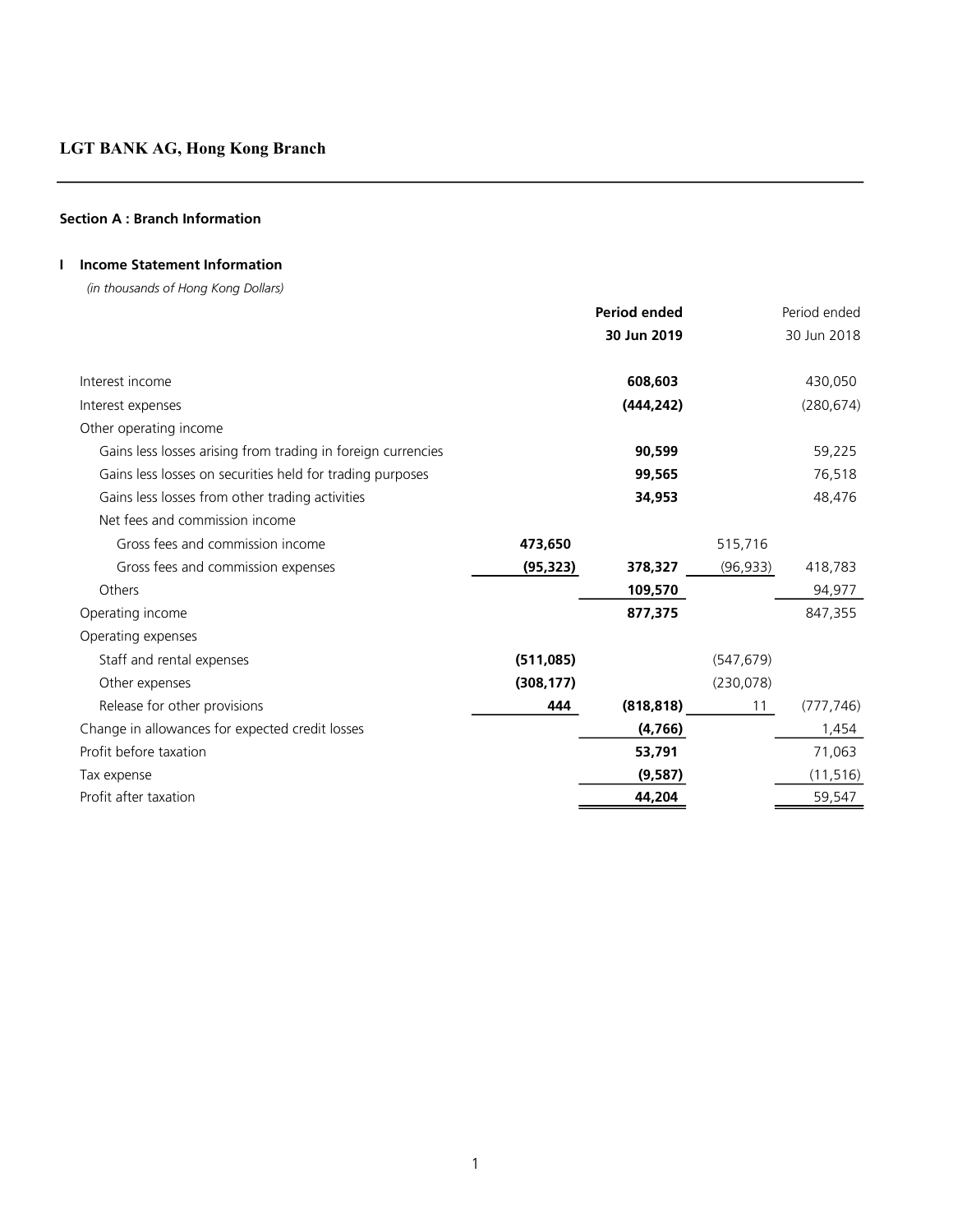## II Balance Sheet Information

(in thousands of Hong Kong Dollars)

|                                                                        | 30 Jun 2019             | 31 Dec 2018             |
|------------------------------------------------------------------------|-------------------------|-------------------------|
| <b>Assets</b>                                                          |                         |                         |
| Due from Exchange Fund                                                 | 403,284                 | 432,771                 |
| Cash and balances with banks                                           | 6,385,898               | 6,207,377               |
| Amount due from overseas offices of the institution                    | 30,917,072              | 25,726,894              |
| Investment securities                                                  | 5,091,735               | 5,007,984               |
| Loans and receivables                                                  | 19,715,676              | 17,838,013              |
| Fixed assets                                                           | 584,829                 | 34,729                  |
| Intangible assets                                                      | 1,308,025               | 1,341,593               |
| Total assets                                                           | 64,406,519              | 56,589,361              |
|                                                                        |                         |                         |
| <b>Liabilities</b>                                                     |                         |                         |
| Deposits and balances from banks<br>Deposit from customers             | 179,626                 | 91,455                  |
|                                                                        | 9,681,604               | 8,997,774               |
| Demand deposits and current accounts<br>Time, call and notice deposits | 39,238,494              | 31,144,473              |
| Amount due to overseas offices of the institution                      | 13,871,801              | 14,982,725              |
| Provision for commitments and contingent liabilities                   |                         | 448                     |
| Other liabilities<br><b>Total liabilities</b>                          | 1,434,990<br>64,406,519 | 1,372,486<br>56,589,361 |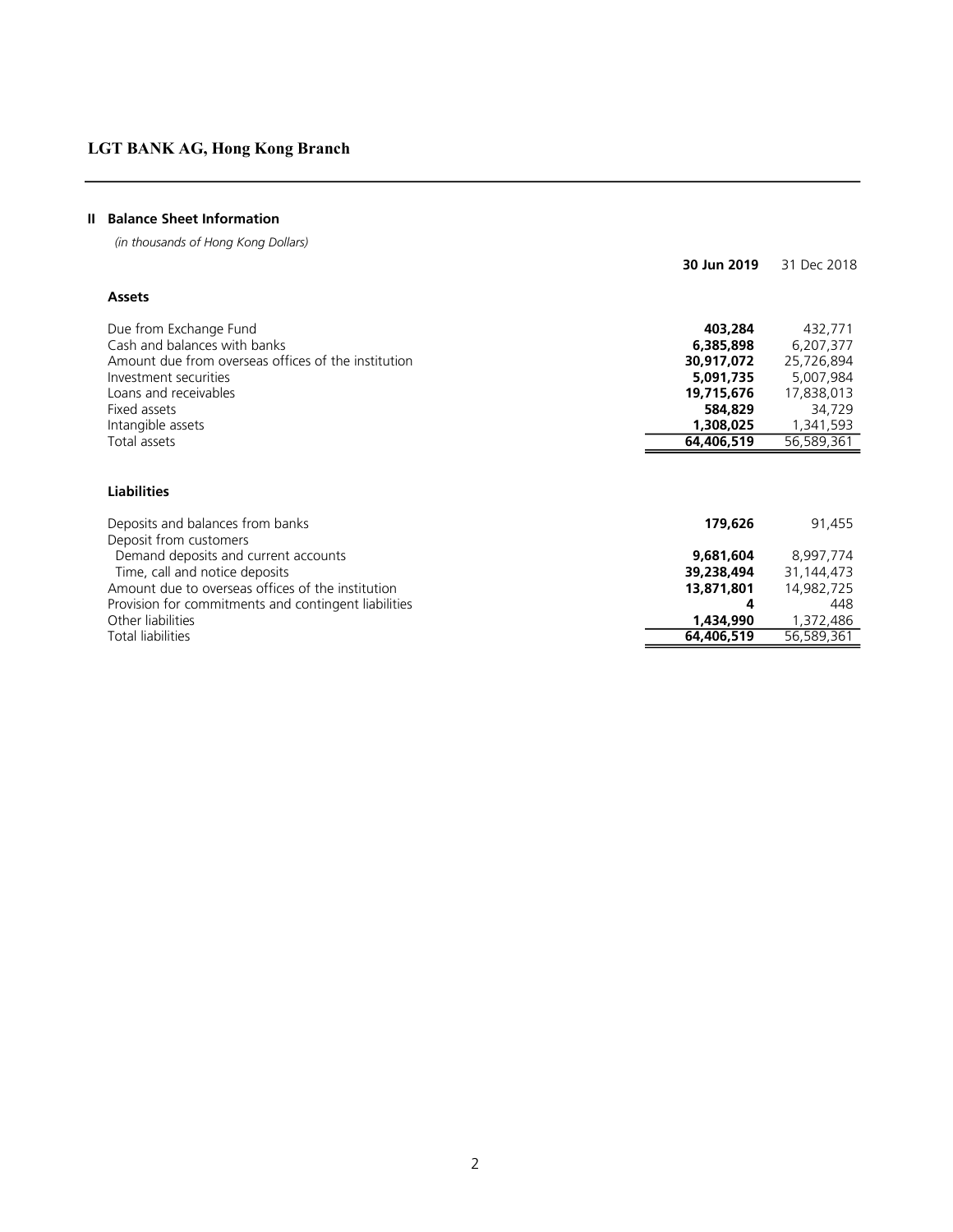III Additional Balance Sheet Information (in thousands of Hong Kong Dollars)

| Cash and balances with banks                                                                 |                                |                              |
|----------------------------------------------------------------------------------------------|--------------------------------|------------------------------|
|                                                                                              | 30 Jun 2019                    | 31 Dec 2018                  |
| Cash and balances with banks<br>Less: Allowances for expected credit losses                  | 6,387,120<br>(1,222)           | 6,209,019<br>(1,642)         |
|                                                                                              | 6,385,898                      | 6,207,377                    |
|                                                                                              |                                |                              |
|                                                                                              | 30 Jun 2019                    | 31 Dec 2018                  |
| Loans and advances to customers<br>Loans and advances to banks                               | 18,966,796<br>159,522          | 16,624,036<br>347,347        |
| Allowances for expected credit losses                                                        | (6, 296)<br>19,120,022         | (1, 109)<br>16,970,274       |
| Accrued interest receivables<br>Unrealized gains on derivative instruments<br>Other accounts | 81,128<br>367,065<br>147,461   | 69,732<br>669,504<br>128,503 |
|                                                                                              | 595,654                        | 867,739                      |
|                                                                                              | 19,715,676                     | 17,838,013                   |
|                                                                                              | Loans and receivables<br>Less: |                              |

(3) The breakdown of gross amount of loans and advances to customers by industry sectors and the corresponding balances covered by collateral or other security:

|                                                                                                                             |                        | 30 Jun 2019                                |                        | 31 Dec 2018                         |
|-----------------------------------------------------------------------------------------------------------------------------|------------------------|--------------------------------------------|------------------------|-------------------------------------|
|                                                                                                                             | Outstanding<br>balance | <b>Balance</b><br>covered by<br>collateral | Outstanding<br>balance | Balance<br>covered by<br>collateral |
| Loans and advances for use in Hong Kong<br>Industrial, commercial and financial<br>Financial concerns<br><b>Individuals</b> | 886,260                | 885,430                                    | 1.029.324              | 1,028,700                           |
| <b>Others</b>                                                                                                               | 4,227,413              | 4,195,349                                  | 3,577,398              | 3,577,227                           |
| Loans and advances for use outside Hong Kong                                                                                | 13,853,123             | 13,535,439                                 | 12,017,314             | 11,996,024                          |
|                                                                                                                             | 18,966,796             | 18,616,218                                 | 16.624.036             | 16.601.951                          |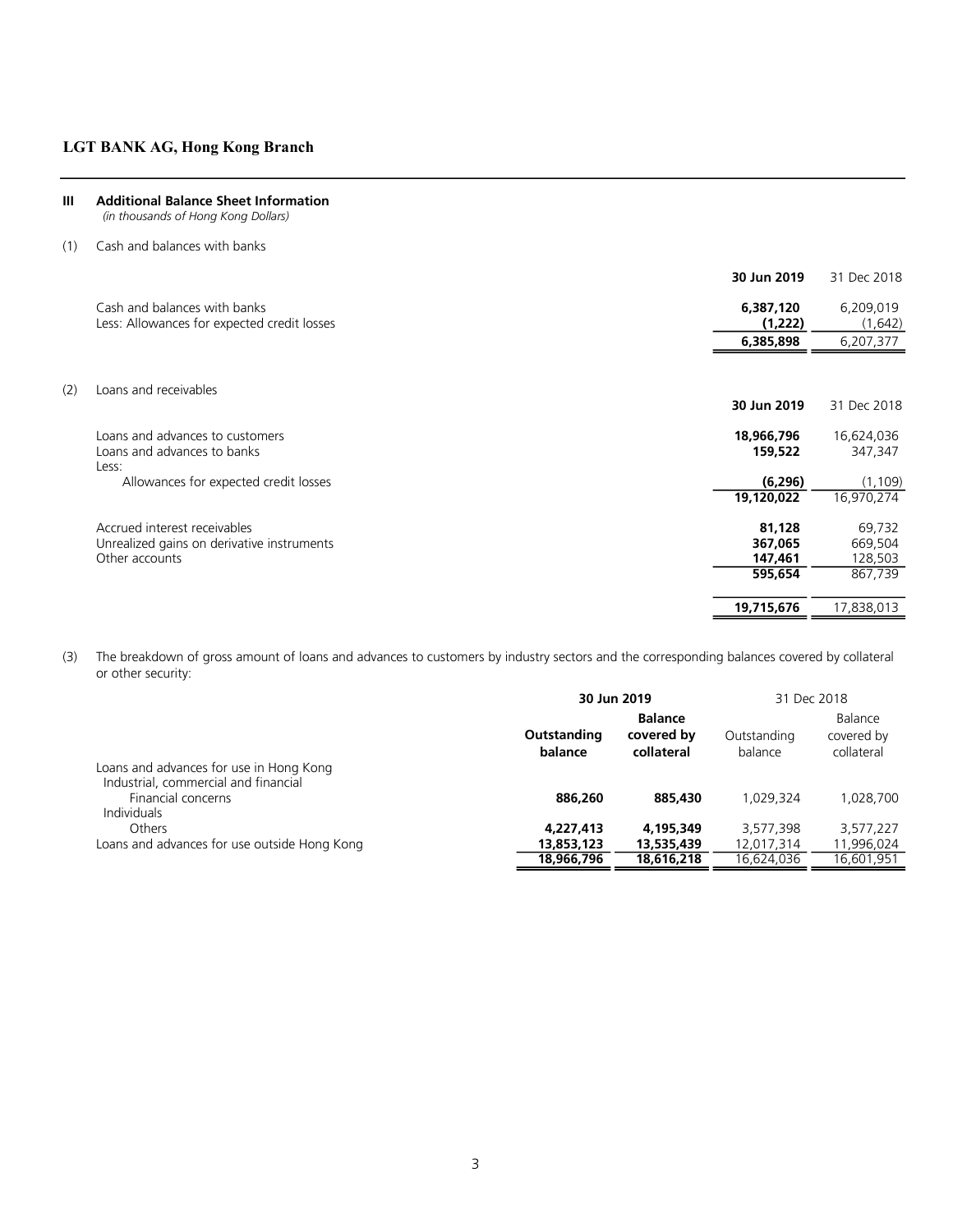#### III Additional Balance Sheet Information (continued)

(in thousands of Hong Kong Dollars)

(4) The table shows loans and advances to customers by major countries, amounting to not less than 10% of the aggregate loans and advances to customers:

|                                     | 30 Jun 2019            |
|-------------------------------------|------------------------|
| British Virgin Islands<br>Hong Kong | 6,081,169<br>6,296,774 |
|                                     | 12,377,943             |
|                                     | 31 Dec 2018            |
| British Virgin Islands              | 4,952,094              |
| Hong Kong                           | 5,592,149              |
|                                     | 10,544,243             |

The above geographical analysis is based on the location of the counterparty after taking into account the recognized risk transfer as defined in Section 98 of the Banking (Disclosure) Rules ("BDR"). The transfer of risk applies when an advance is guaranteed by a party in a country which is different from that of the counterparty.

- (5) No allowances for loans and advances or other exposures of LGT HK have been set aside or maintained at the overseas head office as at 30 June 2019 and 31 December 2018.
- (6) Impaired financial assets are individually assessed assets which exhibit objective evidence of impairment on an individual basis. There were no impaired loans and advances to customers and banks, balances with banks as at 30 June 2019 and 31 December 2018.
- (7) There were no overdue loans and advances to customers and banks, balances with banks as at 30 June 2019 and 31 December 2018.
- (8) There were no repossessed assets, and no rescheduled loans and advances to customers and banks, balances with banks as at 30 June 2019 and 31 December 2018.
- (9) There were no overdue other assets at LGT HK as at 30 June 2019 and 31 December 2018.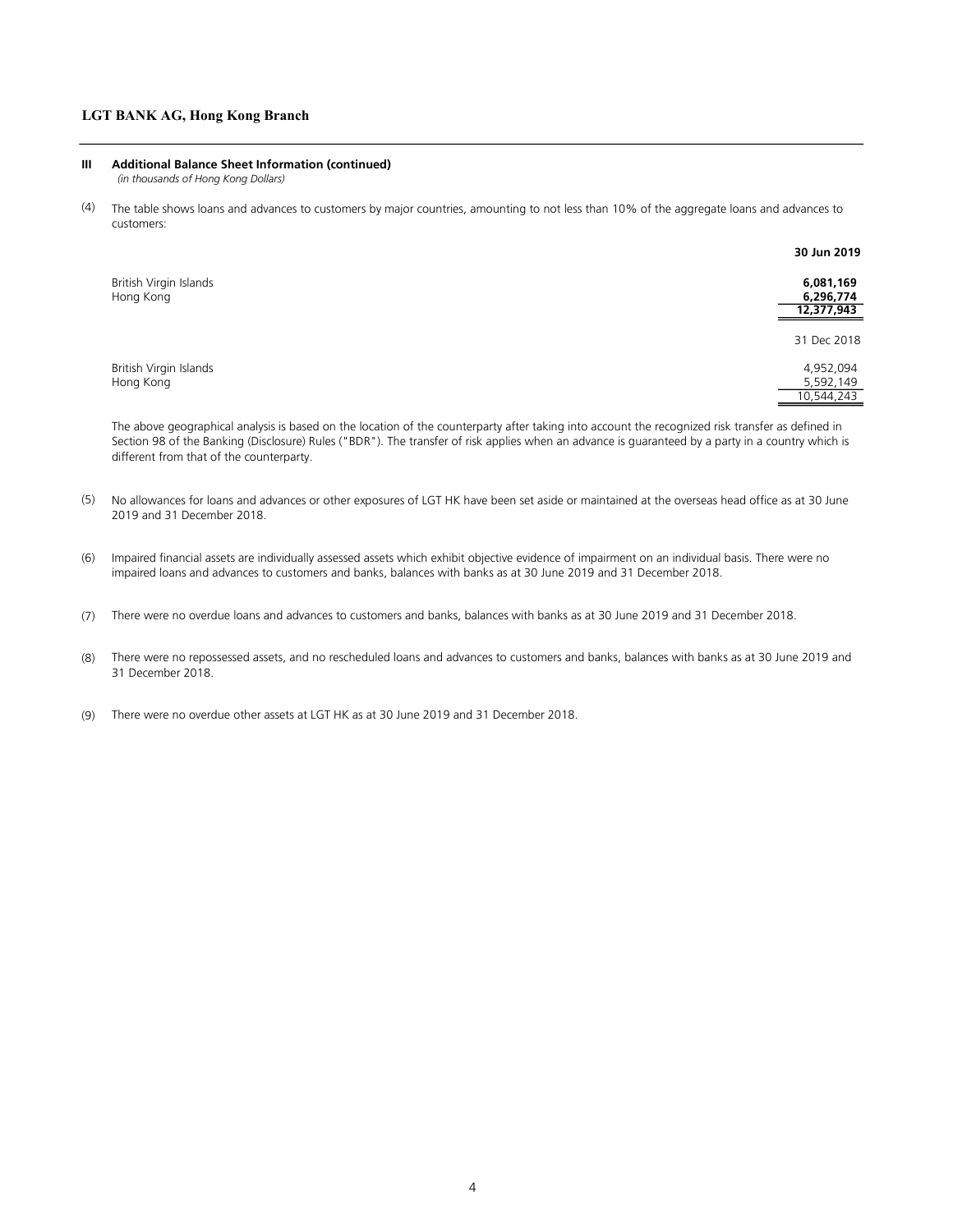#### IV International Claims

(in thousands of Hong Kong Dollars)

The table shows International claims by major countries or geographical segments, after taking into account any recognized risk transfer as defined in section 98 of the BDR, amounting to not less than 10% of the aggregate International claims:

|                                 |              | Non-bank private sector |                                   |                                 |            |
|---------------------------------|--------------|-------------------------|-----------------------------------|---------------------------------|------------|
|                                 | <b>Banks</b> | <b>Official Sector</b>  | Non-bank financial<br>institution | Non-financial<br>private sector | Total      |
| 30 Jun 2019                     |              |                         |                                   |                                 |            |
| Developed countries<br>of which | 43,519,580   | 622,877                 | 1,475,463                         | 964.962                         | 46,582,882 |
| - Liechtenstein                 | 36,352,735   | ۰                       | 61,320                            | 32,199                          | 36,446,254 |

|                                 |              | Non-bank private sector  |                                   |                                 |            |  |
|---------------------------------|--------------|--------------------------|-----------------------------------|---------------------------------|------------|--|
|                                 | <b>Banks</b> | Official Sector          | Non-bank financial<br>institution | Non-financial<br>private sector | Total      |  |
| 31 Dec 2018                     |              |                          |                                   |                                 |            |  |
| Developed countries<br>of which | 35,801,527   | 1.408.766                | 533.927                           | 933.612                         | 38,677,832 |  |
| - Liechtenstein                 | 30,301,050   | $\overline{\phantom{a}}$ | 2,529                             | 30,282                          | 30,333,861 |  |
| Offshore centres                | 2,722,395    | $\overline{\phantom{a}}$ | 169,387                           | 4,497,770                       | 7,389,552  |  |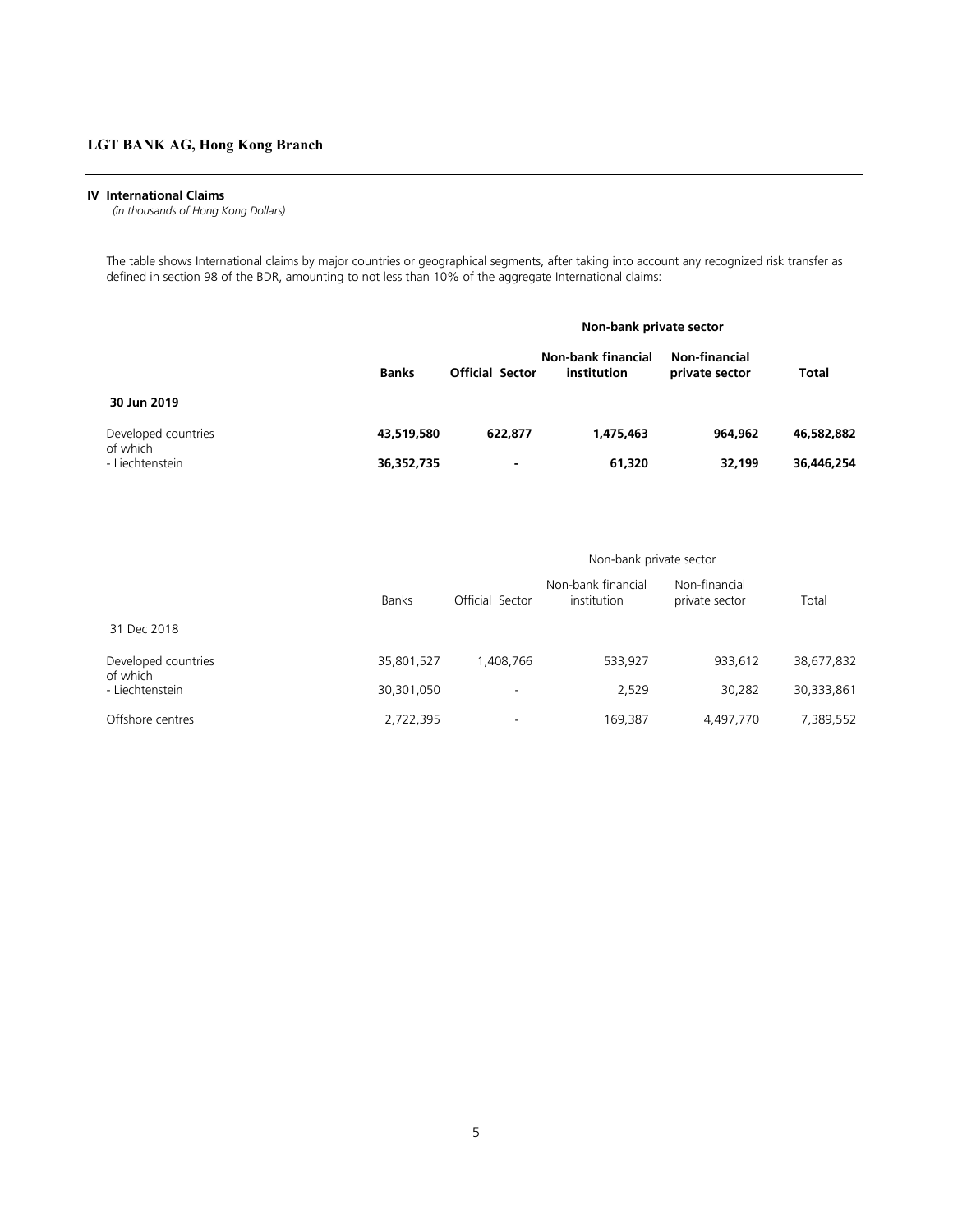### V Mainland Activities

(in thousands of Hong Kong Dollars, except ratios)

## The Non-bank Mainland Exposures are as follows:

| 30 Jun 2019                                                                                                                     | On-balance<br>sheet exposures sheet exposures |        | Total   |
|---------------------------------------------------------------------------------------------------------------------------------|-----------------------------------------------|--------|---------|
| Type of Counterparties                                                                                                          |                                               |        |         |
| PRC nationals residing in Mainland China or other entities<br>incorporated in Mainland China and their subsidiaries and JVs     | 690,171                                       | 11,217 | 701,388 |
| Other counterparties where the exposures are considered by the<br>reporting institution to be non-bank Mainland China exposures | 142,973                                       | 1,424  | 144,397 |
| Total                                                                                                                           | 833,144                                       | 12,641 | 845,785 |
| Total assets after provision                                                                                                    | 64,406,515                                    |        |         |
| On-balance sheet exposures as percentage of total assets                                                                        | 1.29%                                         |        |         |

| 31 Dec 2018                                                                                                                     | On-balance<br>sheet exposures | Off-balance<br>sheet exposures | Total   |
|---------------------------------------------------------------------------------------------------------------------------------|-------------------------------|--------------------------------|---------|
| Type of Counterparties                                                                                                          |                               |                                |         |
| PRC nationals residing in Mainland China or other entities<br>incorporated in Mainland China and their subsidiaries and JVs     | 724.328                       | 12.512                         | 736.840 |
| Other counterparties where the exposures are considered by the<br>reporting institution to be non-bank Mainland China exposures | 126.279                       |                                | 126,279 |
| Total                                                                                                                           | 850.607                       | 12.512                         | 863,119 |
| Total assets after provision                                                                                                    | 56,588,913                    |                                |         |
| On-balance sheet exposures as percentage of total assets                                                                        | 1.50%                         |                                |         |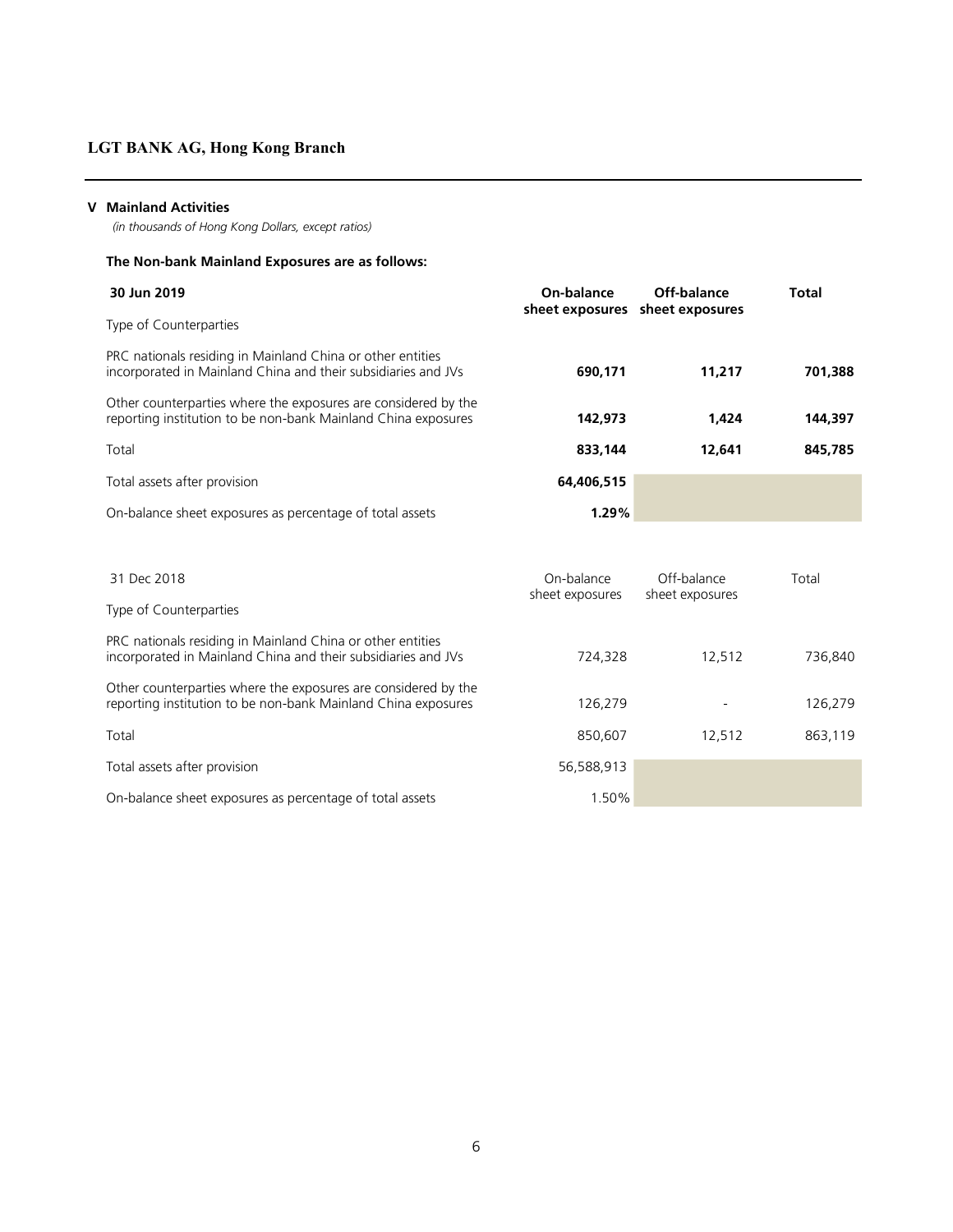#### VI Currency Risk

(in thousands of Hong Kong Dollars)

|                                                                                               | <b>USD</b>                                             | <b>CHF</b>                                           |
|-----------------------------------------------------------------------------------------------|--------------------------------------------------------|------------------------------------------------------|
| 30 Jun 2019                                                                                   |                                                        |                                                      |
| Spot assets<br>Spot liabilities<br>Forward purchases<br>Forward sales<br>Net options position | 34.011.646<br>(34,000,881)<br>7,765,908<br>(7,759,531) | 1,555,377<br>(1,571,687)<br>1,108,460<br>(1,086,205) |
| Net long (or net short) position                                                              | 17,142                                                 | 5.945                                                |
|                                                                                               | USD                                                    | CHF.                                                 |
| 31 Dec 2018                                                                                   |                                                        |                                                      |
| Spot assets<br>Spot liabilities<br>Forward purchases<br>Forward sales<br>Net options position | 29,157,613<br>(29,157,700)<br>6,894,888<br>(6.873.757) | 1,334,931<br>(1,336,293)<br>1,062,537<br>(1,063,878) |
| Net long (or net short) position                                                              | 21,044                                                 | (2,703)                                              |

At 30 Jun 2019, USD and CHF (31 Dec 2018: USD and CHF) constitute 10% or more of the total net position in all foreign currencies. There were no foreign currency net structural positions as at 30 Jun 2019 and 31 Dec 2018.

Net options position is calculated on the basis of delta-weighted positions of all foreign exchange options contracts.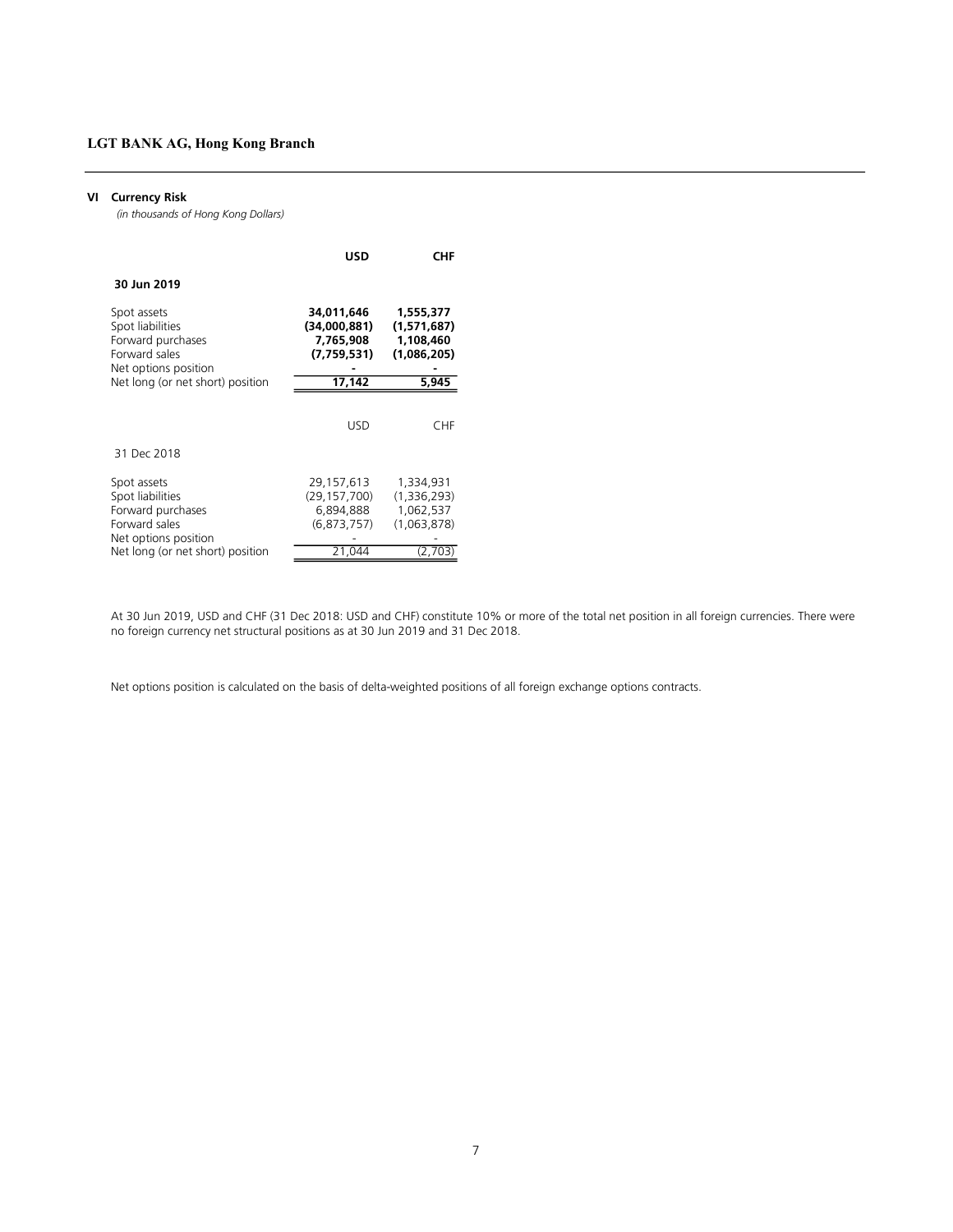#### VII Off-Balance Sheet Exposures

(in thousands of Hong Kong Dollars)

|                                                     | 30 Jun 2019 | 31 Dec 2018 |
|-----------------------------------------------------|-------------|-------------|
| Contingent Liabilities and Commitments              |             |             |
| Contractual Amount                                  |             |             |
| * Direct credit substitutes                         | 25,802      | 25,866      |
| Transaction-related contingent items                | 403.974     | 138.570     |
| * Amount owing on partly paid shares and securities | 275.029     | 206.945     |
| Other commitments                                   | 26,628,516  | 25.099.450  |

\* Comparative figures have been restated and to conform to current period presentation

The contractual amounts represent the amount at risk should the contract be fully drawn upon and the client default.

|                                                             |                   |                    | 30 Jun 2019             | 31 Dec 2018           |
|-------------------------------------------------------------|-------------------|--------------------|-------------------------|-----------------------|
| Derivatives                                                 |                   |                    |                         |                       |
| Contractual / Notional Amount                               |                   |                    |                         |                       |
| Exchange rate and gold contracts<br>Interest rate contracts |                   |                    | 38,284,085<br>1,020,824 | 37,762,267<br>994.727 |
| Equity contracts                                            |                   |                    | 6,139,366               | 6,581,024             |
| Others                                                      |                   |                    | 1,364,789               | 855,679               |
|                                                             |                   |                    | 46,809,064              | 46,193,697            |
|                                                             |                   |                    |                         |                       |
|                                                             | 30 Jun 2019       |                    | 31 Dec 2018             |                       |
|                                                             | <b>Fair value</b> | <b>Fair value</b>  | Fair value              | Fair value            |
|                                                             | assets            | <b>liabilities</b> | assets                  | liabilities           |
| Exchange rate and gold contracts                            | 236,152           | 230,638            | 319,552                 | 315,852               |
| Interest rate contracts                                     | 16,316            | 15,892             | 7,490                   | 6,961                 |
| Equity contracts                                            | 100,872           | 100,872            | 331,002                 | 331,002               |
| Others                                                      | 13,725            | 13,725             | 11,460                  | 11,455                |
|                                                             | 367,065           | 361,127            | 669,504                 | 665,270               |

The contractual / notional amounts of derivatives indicate the volume of transactions outstanding at the balance sheet date; they do not represent amount at risk.

The contractual amounts and fair values of the above derivatives are shown on a gross basis with no offsetting presentation due to bilateral netting agreements.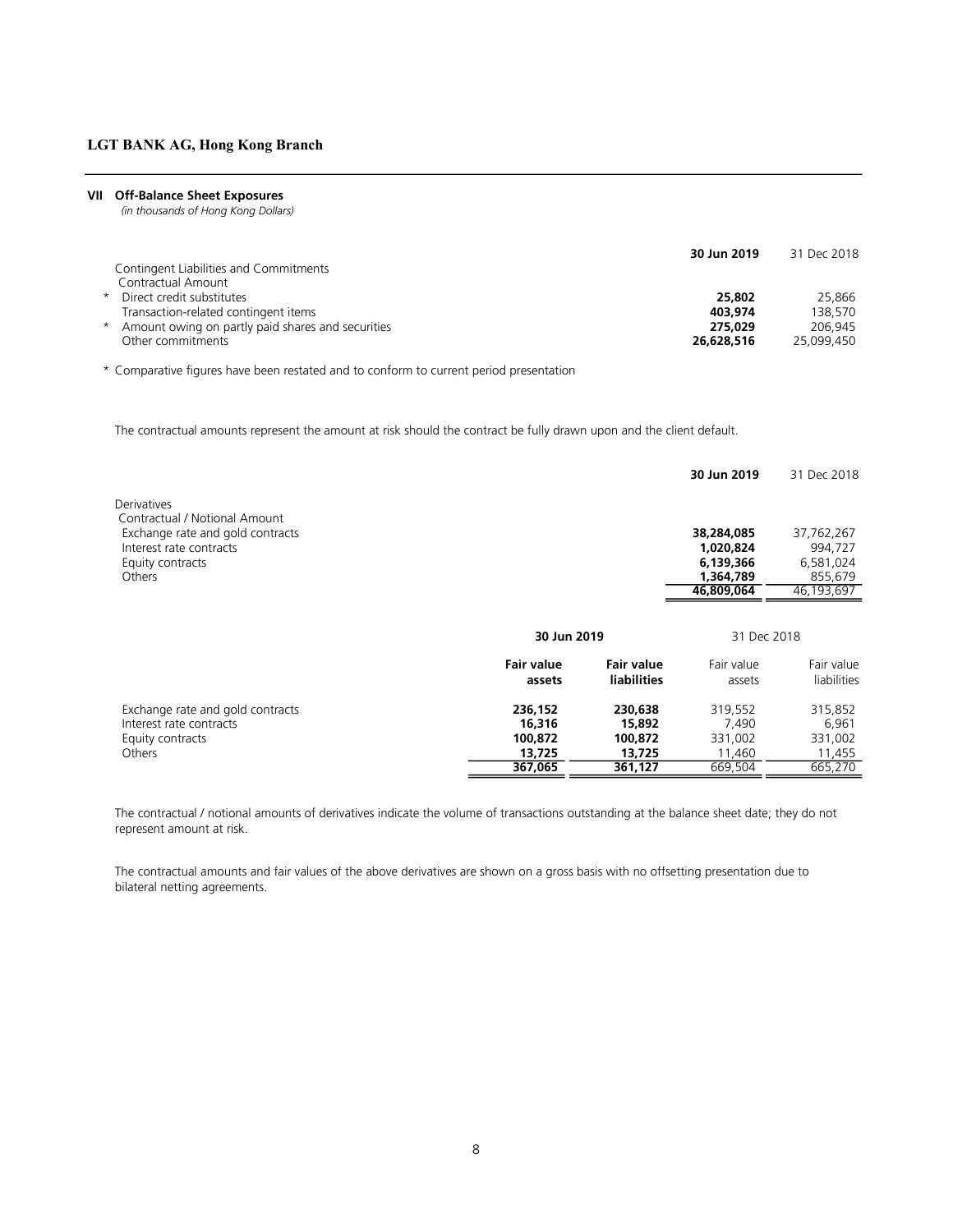### VIII Liquidity

**30 Jun 2019** 30 Jun 2018 For the quarter ended

Average liquidity maintenance ratio ("LMR") 61.49% 45.26%

The average LMR is calculated based on the arithmetic mean of the Branch's average LMR for each calender month in that quarter, as reported in the liquidity position return submitted to the Hond Kong Monetary Authority.

#### IX Disclosure on Remuneration

With reference to HKMA Supervisory Policy Manual CG-5, "Guideline on a sound remuneration system", remuneration information is disclosed by LGT Bank AG, hence it is not separately disclosed by LGT HK. For details on LGT Bank AG remuneration information, please refer to its Annual Report.